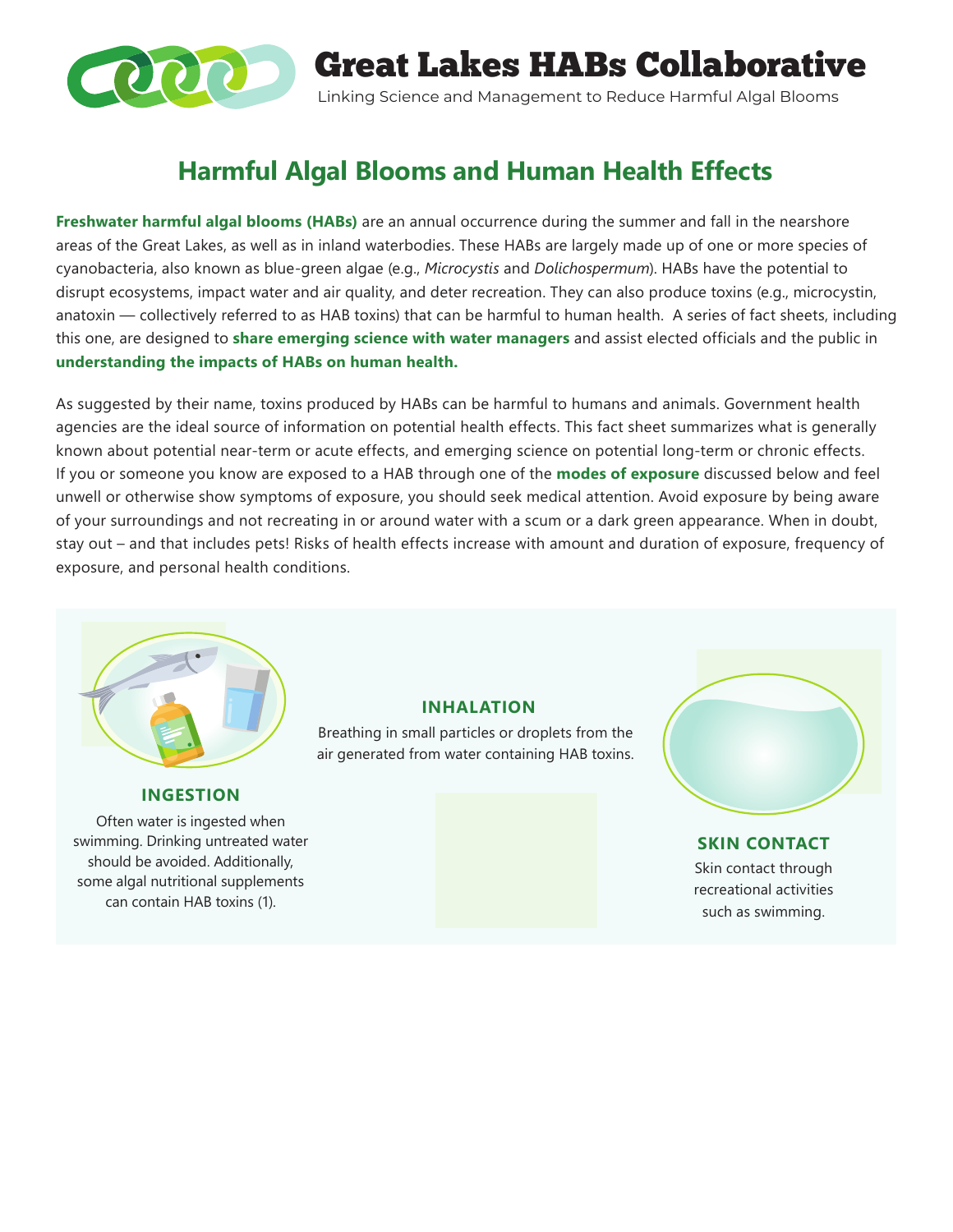## **State of research on chronic toxin exposure**

Authoritative studies on long-term (chronic) exposure to HABs remain rare. Frequency of exposure, dose, and personal health conditions play a vital role in how any of the various toxins that may be produced by a HAB can affect long-term health. Emerging science is briefly shared below; it is critical to note that most emerging theories are based on studies conducted in laboratories without human subjects, and additional studies are needed.



## **Who is at greatest risk?**

Young children often incidentally ingest large quantities of water when swimming, so **parents with young children should be especially mindful of HAB toxin exposure. People with pre-existing health conditions** such as liver disease, asthma, gastrointestinal or other chronic inflammatory conditions should also be cautious, as HAB toxicity in these patients may worsen their conditions. Talk with your health care provider if you have questions about your health and exposure to HAB toxins. You cannot tell if a bloom is toxic just by looking at it. Remember: When in doubt, stay out!





**Harmful Algal Blooms (HABs) –** rapidly growing algae or cyanobacteria that may produce toxins, which are dangerous for humans and animals.

**Cyanobacteria –** single celled photosynthetic bacteria that can be found in fresh, brackish and marine water bodies. Also known as blue-green algae.

**HAB toxins –** toxic substance produced by algae or cyanobacteria within water bodies that negatively impact human and animal health.

**Inflammation –** a physical condition in which an area of the body becomes swollen and red. It is the body's response to an injury or infection. Airway inflammation is persistent in asthma and other respiratory diseases. **Respiratory symptoms –** common signs of lung conditions. Examples include difficulty breathing, dry cough, wheezing, productive cough, nasal congestion, and sore throat.

The views and conclusions contained in this document are those of the authors and should not be interpreted as representing the opinions or policies of the U.S. Geological Survey. Mention of trade names or commercial products does not constitute their endorsement by the U.S. Geological Survey. Go to the United States Centers for Disease Control and Prevention for more information on human health and HABs: **www.cdc.gov/habs**. **| MAY 2022**